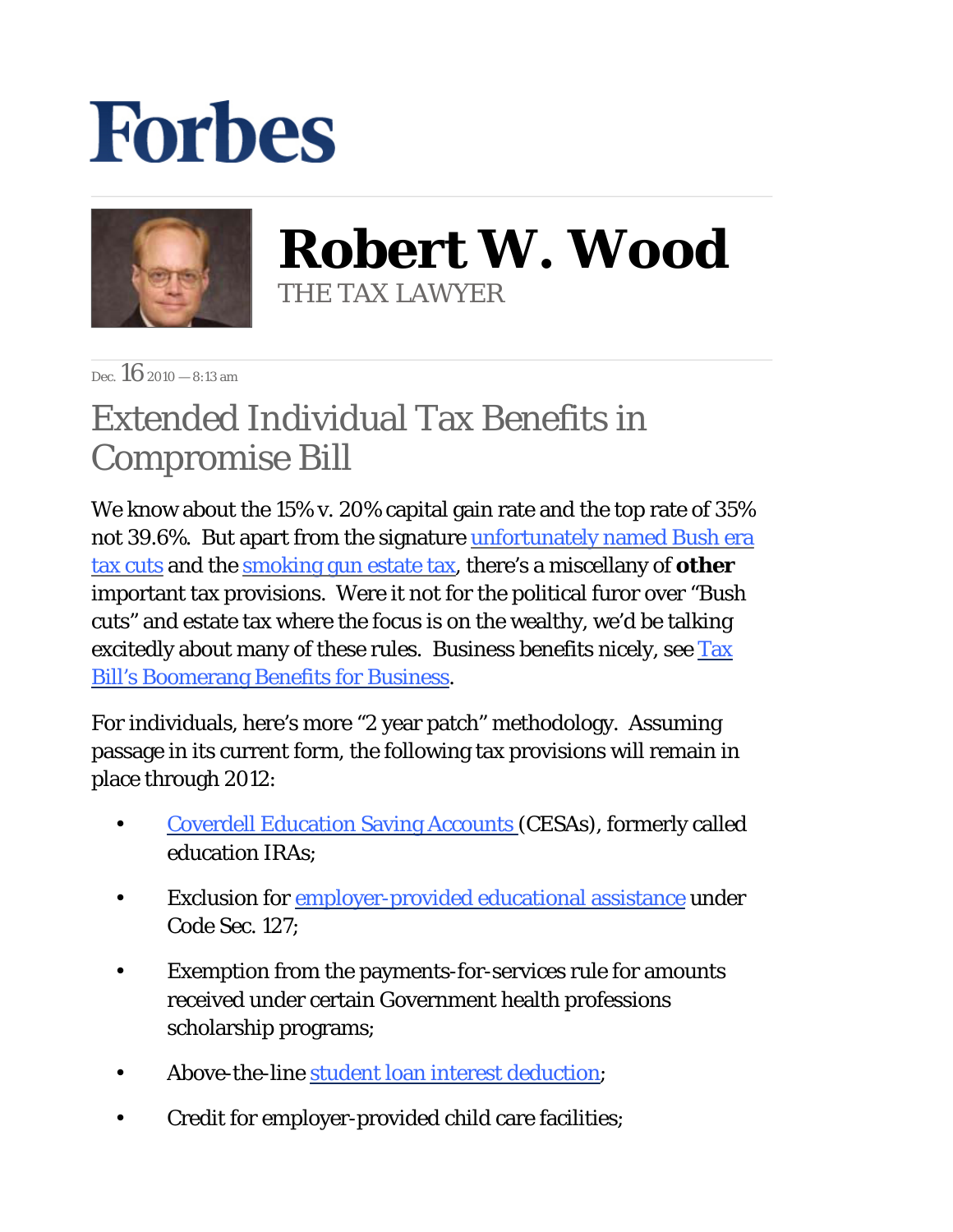- [Earned income tax credit \(](http://www.eitc.irs.gov/central/main/)EITC);
- Credit for **household** and dependent care; and
- Child tax credit.

Somewhat less ambitiously, there's also a long list of tax breaks retroactively reinstated for 2010 and extended through the *end of 2011 (not 2012)*:

- \$250 above-the-line deduction for certain expenses of elementary and secondary school teachers; •
- Election to take an itemized deduction for State and local general sales taxes in lieu of the itemized deduction permitted for State and local income taxes; •
- Increased contribution limits and carry-forward period for contributions of appreciated real property (including partial interests in real property) for conservation purposes; •
- Above-the-line deduction for qualified tuition and related expenses; •
- Provision that permits taxpayers age 70 1/2 or older to make tax-free distributions to charity from an [Individual Retirement](http://www.irs.gov/taxtopics/tc451.html) [Account](http://www.irs.gov/taxtopics/tc451.html) (IRA) of up to \$100,000 per taxpayer, per tax year (additionally, individuals will be allowed to make charitable transfers during January of 2011 and treat them as if made during 2010); •
- Increase in the monthly exclusion for employer-provided transit and vanpool benefits to that of the exclusion for employer-provided parking benefits; and •
- Extend through 2011 the rule allowing premiums for mortgage insurance to be deductible as interest that is qualified residence interest. •

**Temporary Employee Payroll Cut for 2011***.* Another huge 2011 only benefit for individuals is the employee payroll cut. Social Security